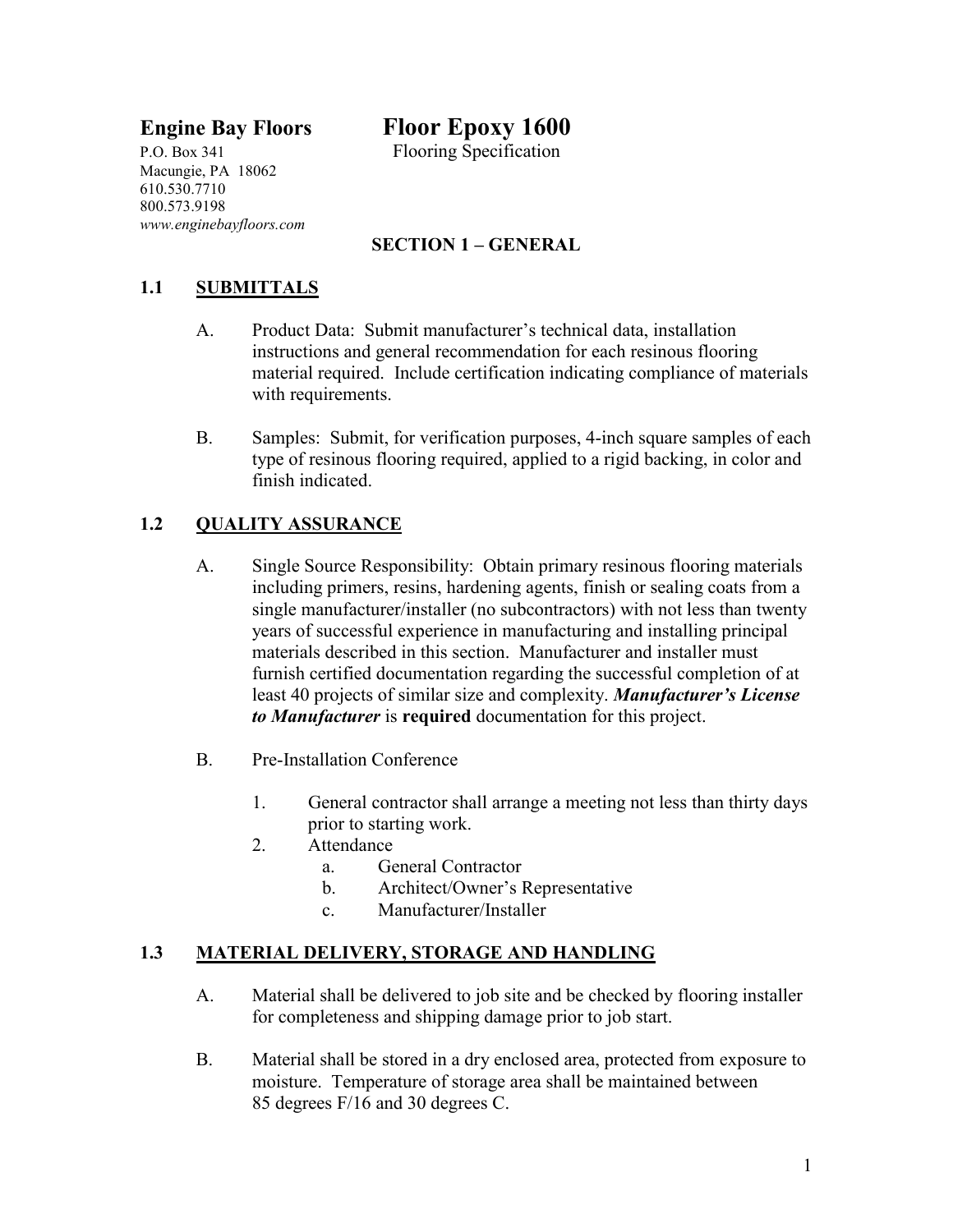### **1.4 PROJECT CONDITIONS**

- A. Concrete substrate shall be properly cured for a minimum of 30 days. A vapor barrier should be present for concrete subfloors on or below grade. Otherwise, contact the Engine Bay Floors Technical Department prior to the installation of the resinous flooring.
- B. Utilities, including electric, water , heat (air temperature between 60 and 85 degrees F/16 and 30 degrees C) and finished lighting to be supplied by the owner.
- C. Job area to be free of other trades during, and for a period of 24 hours, after floor installation.
- D. Protection of finished floor from damage by subsequent trades shall be the responsibility of the General Contractor.

#### **SECTION 2 – PRODUCTS**

#### **2.1 MANUFACTURERS**

A. The products of Engine Bay Floors, (800)573-9198, are identified below as the basis of design.

#### **2.2 RESINOUS FLOORING SYSTEM**

- A. 65 Mil Hybrid Epoxy-Polyester Polyurethane Broadcast Flooring System.
- B. Basis of Design Product: "Floor Epoxy 1600" by Engine Bay Floors.

### **2.3 SYSTEM CHARACTERISTICS**

- A. Color and Pattern: As selected by engineer/architect/owners agent from manufacturer's standard colors. A minimum of three colors will be used.
- B. Wearing Surface: Textured for slip resistance per engineer/architect/owner's agent from manufacturer's full range.
- C. Integral Cove Base: 4 inches high with 1-1/2 inch radius.
- D. Striping: Striping guide lines must be included. Striping shall be four inches in width. Color selected for these guide lines shall be one of three to be used. Exact location shall be confirmed by the engineer/architect/owner.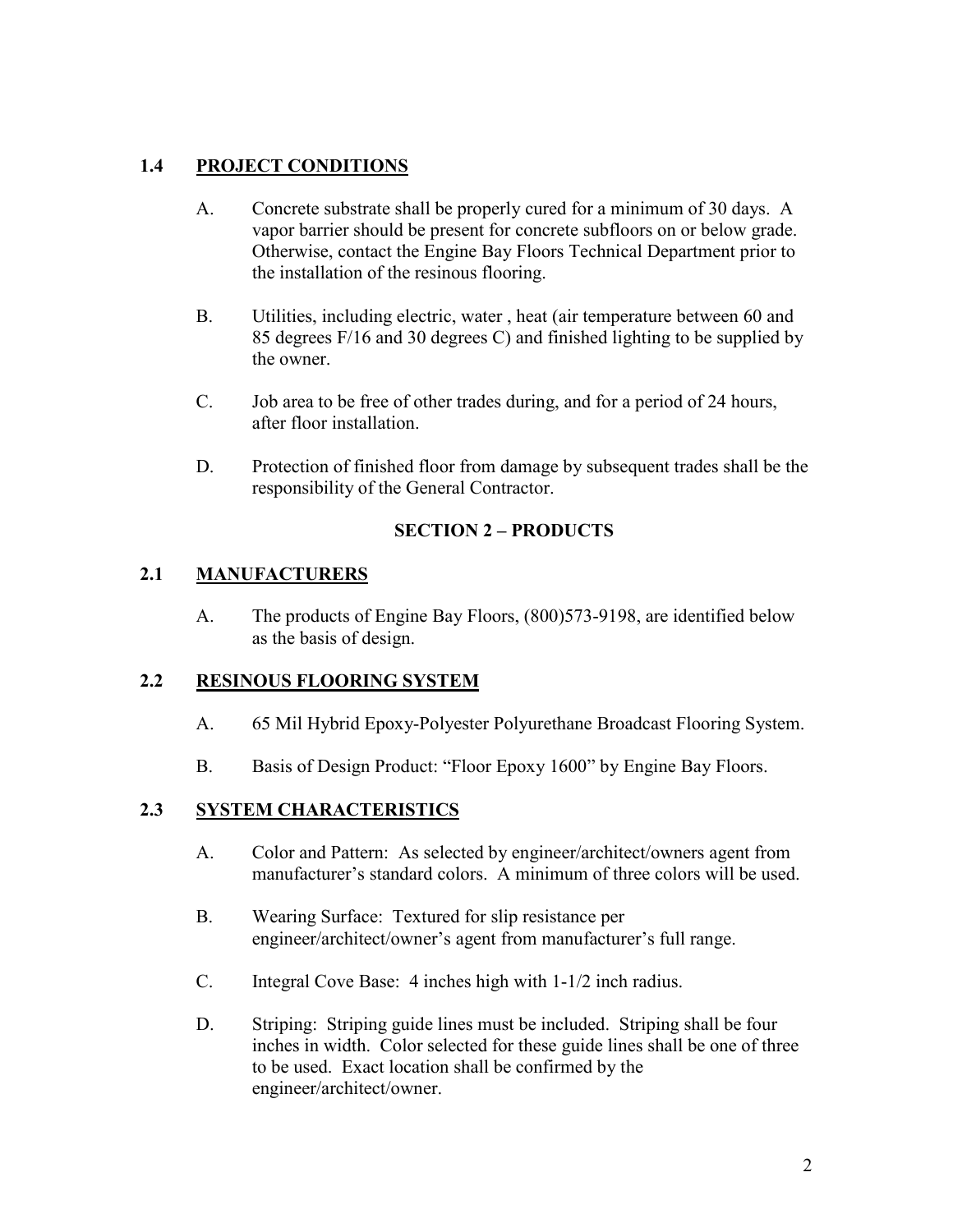- E. Walls: Final urethane topcoat must be installed up the wall to the top of the first block off the floor as part of the scope of the work.
- F. Physical Strength Qualification: Flooring system must be durable enough to resist the constant loads of heavy engines and apparatus. The floor must be capable of dissipating high temperatures from hot tires and guaranteed to stay bonded and resistant to delamination. The contractor, in conjunction with the manufacturer, is responsible for gathering the data in regards to engine weights, load points, and temperature exposure required to guarantee this qualification.

### **2.4 SYSTEM COMPONENTS**

- A. Primer: Type recommended by manufacturer for substrate and body coat(s) indicated.
- B. Body Coat(s):
	- 1. Resin: Epoxy
	- 2. Application method: Notched squeegee/back roll
- C. Pigmented Dress Coating
	- 1. Resin: Epoxy
	- 2. Application method: Notched squeegee/back roll
- D. Pigmented Top Coating
	- 1. Resin: Epoxy aliphatic polyester polyurethane
	- 2. Application method: Squeegee/back roll

### **2.5 ACCESSORY MATERIALS**

- A. Patching and Fill Material: Resinous product of resinous flooring manufacturer.
- B. Joint Sealant: Type produced by manufacturer or resinous flooring system for type of service and joint condition indicated.

### **SECTION 3 – EXECUTION**

#### **3.1 INSPECTION**

A. Ensure area is clean and dry with adequate heat, light and ventilation. The surface must be clean and dry, physically sound, and free of contamination. Surfaces must be free of holes, voids or defects. Cracks and abrupt changes in the surface profile must be corrected. Area shall be free of other trades to allow smooth flow of installation process to ensure optimum installation.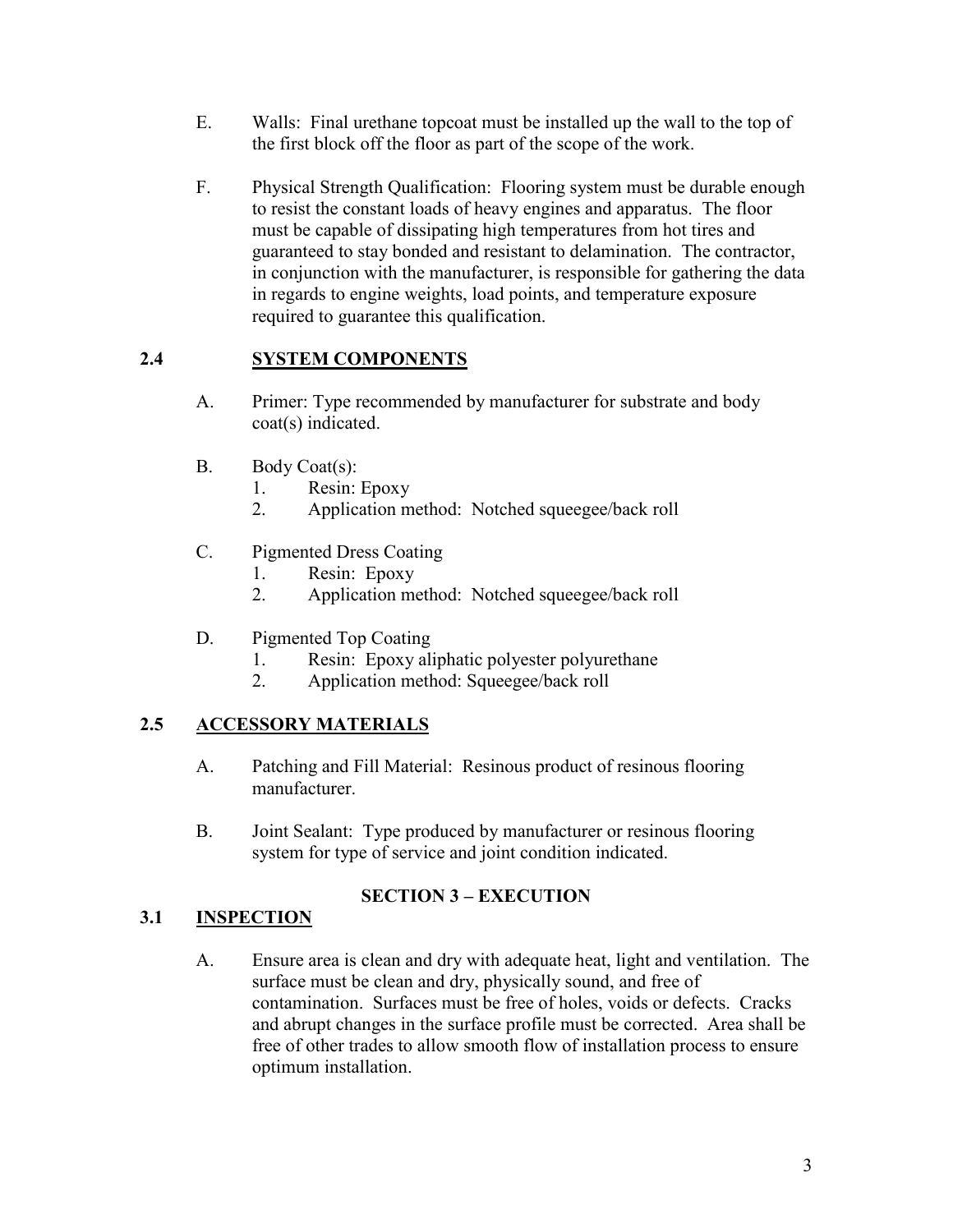#### **3.2 SURFACE PREPARATION**

- A. Prepare surface utilizing mechanical means where possible (i.e. selfcontained Blastrac, scarifiers, scabblers, etc.)
- B. Saw cut and chase perimeter edges to provide a "key-in" of material.
- C. Ensure all static (non-moving) cracks are filled as recommended by manufacturer/installer.
- D. Identify and mark all active (moving) joints.
- E. Enlarged cracks and spalled areas shall be filled and leveled with an epoxy fill material before coatings are applied (Engine Bay Floor's fine crack fill).
- F. Pre-fill all divots/holes in the concrete surface that are larger than 2" with Engine Bay Floor's epoxy patching compound.

#### **3.3 INSTALLATION**

- A. General: Apply components of flooring system according to manufacturer's written instructions to produce a uniform monolithic wearing surface of thickness indicated.
	- 1. Coordinate application of components to provide optimum adhesion of resinous flooring system to substrate and optimum intercoat adhesion.
	- 2. Cure resinous flooring components according to manufacturer's written instructions. Prevent contamination during application and curing process.
	- 3. At substrate expansion and isolation joints, provide joint in flooring to comply with flooring manufacturer's written recommendations.
- B. Installation
	- 1. Saw cut and chase perimeter edges to provide a "key-in" of material.
	- 2. Prepare surface utilizing mechanical means where possible (i.e. self-contained Blastrac, scarifers, scabblers, etc.)
	- 3. Notched squeegee apply hybrid epoxy at a coverage rate of 75 sq. ft. per gallon.
	- 4. Broadcast 20/40 mesh cleaned and washed silica quartz aggregate to excess.
	- 5. Once cured, sweep off excess aggregate.
	- 6. Grind based after initial cure to ensure smooth appearance
	- 7. Apply pigmented 100% solids epoxy dress coat.